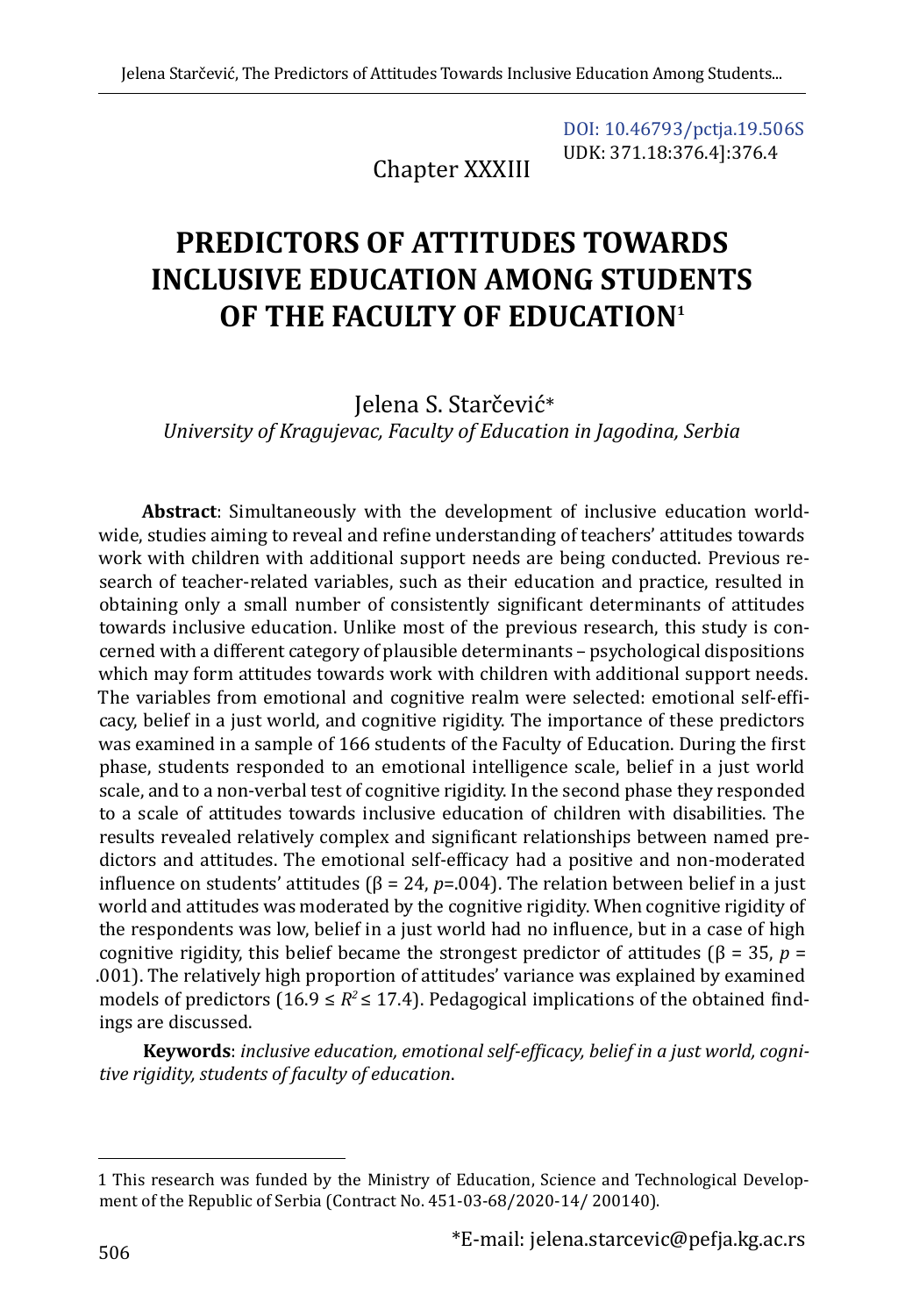## **Introduction**

Internationally-agreed commitments and efforts to provide inclusive education became more vivid in the new millennium but remained unfulfilled to a large degree (e.g., Mizunoya, Mitra, Yamasaki 2016). Developing a school system to become a place for learning and the social participation of every child implies a multidimensional strategy, ranging from official educational policy to the level of classroom practice (Booth, Ainscow 2002). The complexity and pervasiveness of this development do not, however, conceal the crucial role of teachers. Teaching in a heterogeneous group, including children with additional support needs, presupposes the use of various methods and materials, arrangement of different learning settings, a different pace of children's activities and other individualized instructional strategies. As teachers' effectiveness increases, lower achieving pupils are the first to benefit (Sanders, Rivers 1996). Furthermore, not only the way teachers work but also what they believe should be addressed in the implementation of inclusive education (e.g. Macura-Milovanović, Gera, Kovačević 2010). Jordan, Lindsay and Stanovich (1997) found that teachers' amount and type of interaction with pupils who are exceptional and at risk of academic failure, as well as teachers' use of quality instructional techniques and adaptation to the pupils' level of understanding are all delivered as a function of teachers' views on or beliefs about inclusion.

Teachers' attitudes towards inclusive education were the subject of numerous studies. The attitude can be defined as an evaluative integration of cognitions and affects experienced in relation to work (or an idea of work) with children with additional support needs (cf. attitude definition by Prislin, Crano 2008).

The focus of empirical investigations was mainly on measuring teachers' attitudes and determining the factors which have an influence on those attitudes. Avramidis and Norwich (2002) categorized possible factors into three groups: child-related, teacher-related and educational environment-related. By child-related variables, researchers usually subsume the type and severity of impairments. We do believe, however, that each of the child-related variables can and should be viewed from the perspective of both the educational system and its readiness for inclusion as well as the readiness of teachers specifically. It is about consistency with the concept of inclusive education and it is about acknowledging that, for much of the time, the priority remains to analyse and succeed in dealing with social barriers (Shakespeare & Watson, 2001).

The focus of this study is on teacher-related variables. Previous research resulted in obtaining only a small number of consistently significant teacher-related factors which have an influence on attitudes towards inclusive education. A review of studies in the last two decades of the 20th century led to the conclusion that none of the teacher-related variables alone could be regarded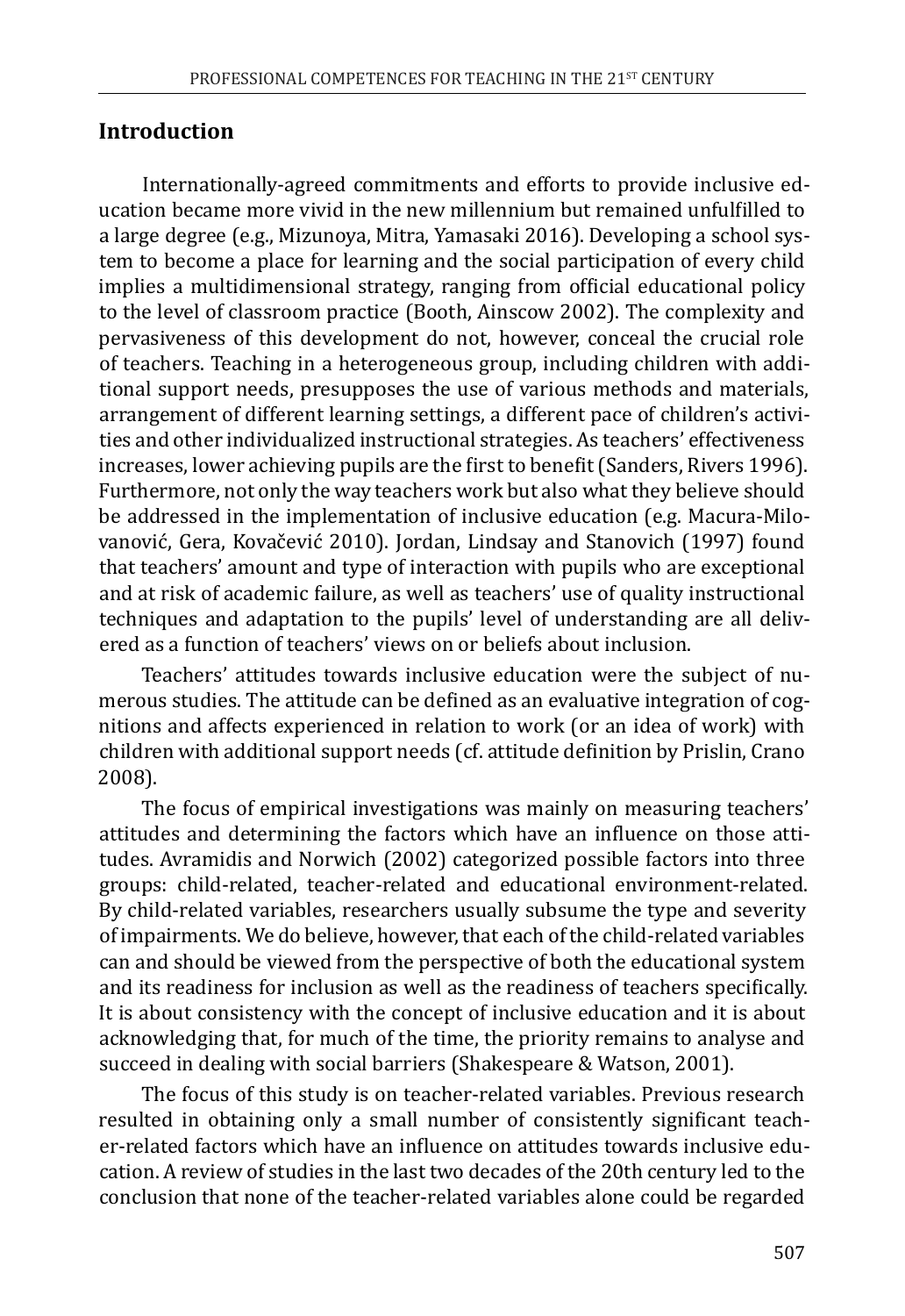as a strong predictor of educator attitudes (Avramidis, Norwich 2002). The following review revealed three variables which were associated with teachers' attitudes: years of teaching experience (in a negative direction), experience in inclusive education, and training in special needs education (in a positive direction) (de Boer, Pijl, Minnaert 2011). However, later studies did not support the significance of these correlates. Rajović and Jovanović (2010) stated it was teachers' private experience with children with special education needs which made a difference in attitudes, not their professional experience. In a similar vein, Galović, Brojčin, and Glumbić (2014) concluded that attitudes were not moulded by the quantity of the experience in an inclusive setting, but by the quality of experience (positive or negative). Several studies revealed that self-perceived abilities were important for the implementation of inclusion: teacher self-efficacy and self-perceived expertise were positively associated with more favourable attitudes towards inclusion (Soodak, Podell, Lehman 1998; Starčević, Macura, Topalović 2018; Wilkins, Nietfeld 2004).

Studies on a sample of pre-service teachers were even more inconclusive. Hastings et al. (Hastings, Hewes, Lock, Witting 1996) found that students with higher levels of previous contact with children with severe learning difficulties had generally more positive perceptions than those with little or no previous experience. However, a few years later Hastings and Oakford (2003) inferred there was little support for the effects of previous experience with children with special needs (i.e., additional support needs) on student teachers' attitudes. Others found minimal effects for a range of variables (Tait, Purdie 2000) or rather small correlations with the attitudes (up to .23) (Loreman, Forlin, Sharma 2007). In a recent study, Orlić et al. (Orlić, Pejčić, Lazarević, Milanović 2016) found that self-assessment of professional competence was a relatively strong predictor of students' attitudes ( $\beta$  = .29, p = .00). At the same time, this study is one of the rare ones which expanded the usual set of examined predictors to include a personality trait – openness to experience – and it proved to be a significant predictor ( $\beta$  = .14, p = .04). Similarly, Openness as a basic personality dimension was positively correlated with the attitudes towards inclusive education (*r* = 32, *p* = .001) in a sample of teachers (Todorović, Stojiljković, Ristanić, Djigić 2011).

At present, there are few convincing teacher-related factors as predictors of attitudes towards working with children with additional support needs except perhaps self-perception of competencies. However, self-perception of competencies is sometimes regarded as an element of attitudes (e.g., Sideridis, Chandler 1997). Thus, it seems reasonable to move beyond the variables which were typically regarded as plausible determinants of attitude. The findings indeed suggested a certain predictive value of personality traits (Orlić et al. 2014; Todorović et al. 2011). This study goes further in the investigation of psychological dispositions which may influence the formation of teachers' attitudes.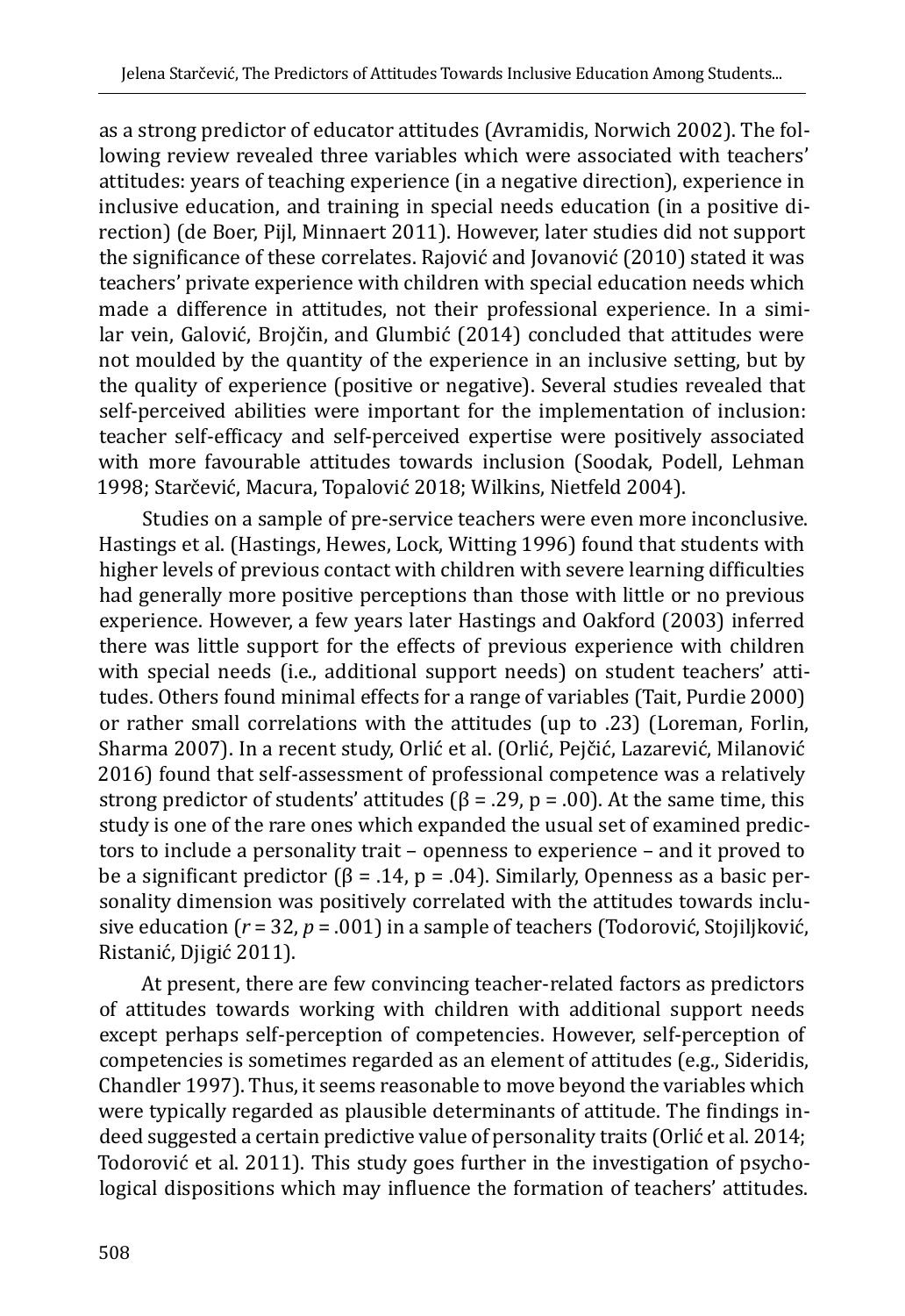Having in mind that attitude presents an evaluative integration of cognitions and affects, the selected variables are from the emotional and cognitive realm: emotional self-efficacy, belief in a just world, and cognitive rigidity. These variables and their plausible role will be briefly discussed below.

#### *Emotional self-efficacy*

The emotional dimension of teaching had been largely underestimated and it started to gain more attention in the 21st century (e.g. Demetriou, Wilson 2009). Teaching is emotionally demanding and inability to understand and manage emotions can lead to burnout in the case of novice teachers (e.g., Blomberg, Knight 2015) or impedes the implementation of educational reforms (e.g., Bahia, Freire, Amaral, Estrela 2013). Emotional intelligence is a relatively new construct which may contribute to understanding teachers' professional competencies from the emotional perspective.

It is important, however, to make a distinction between models of emotional intelligence (EI) predicated by the way of their operationalization – by achievement measures or by self-reports. This distinction implies their conceptual differentiation as well (Petrides, Furnham 2000, 2001). In other words, there are two types of EI constructs: EI as ability and EI as a trait. The former is operationalized by achievement measures and the later by self-reports. Self-report assessments are inextricably bound with the conceptualization of EI as a personality trait or as a group of personality characteristics presumably located at the lower levels of personality hierarchies (Pérez, Petrides, Furnham 2005). Emotional self-efficacy is another name for EI as a trait. In this study, it represents original Salovey and Mayer's model of EI operationalized by self-report measure. Emotional self-efficacy thus comprises self-perceived abilities regarding appraisal, expression, regulation, and utilization of emotions (Schutte et al. 1998).

Considering that higher self-estimations of professional competencies were associated with positive attitudes towards inclusion (e.g., Orlić et al. 2016; Soodak et al. 1998; Starčević et al. 2018; Wilkins, Nietfeld 2004) the influence of emotional self-efficacy on pre-service teachers' attitudes towards inclusion seems worth investigating. A positive influence of trait EI is expected.

## *Belief in a just world*

Individuals' need to believe in a just world where people generally get what they deserve has been the subject of continuous research interest since the 1970s (e.g., Furnham 2003; Hafer, Sutton 2016). Lerner and Miller (as cited by Furnham 2003) indicated that people are very reluctant to give up this belief and employ different mechanisms to maintain it. Early studies were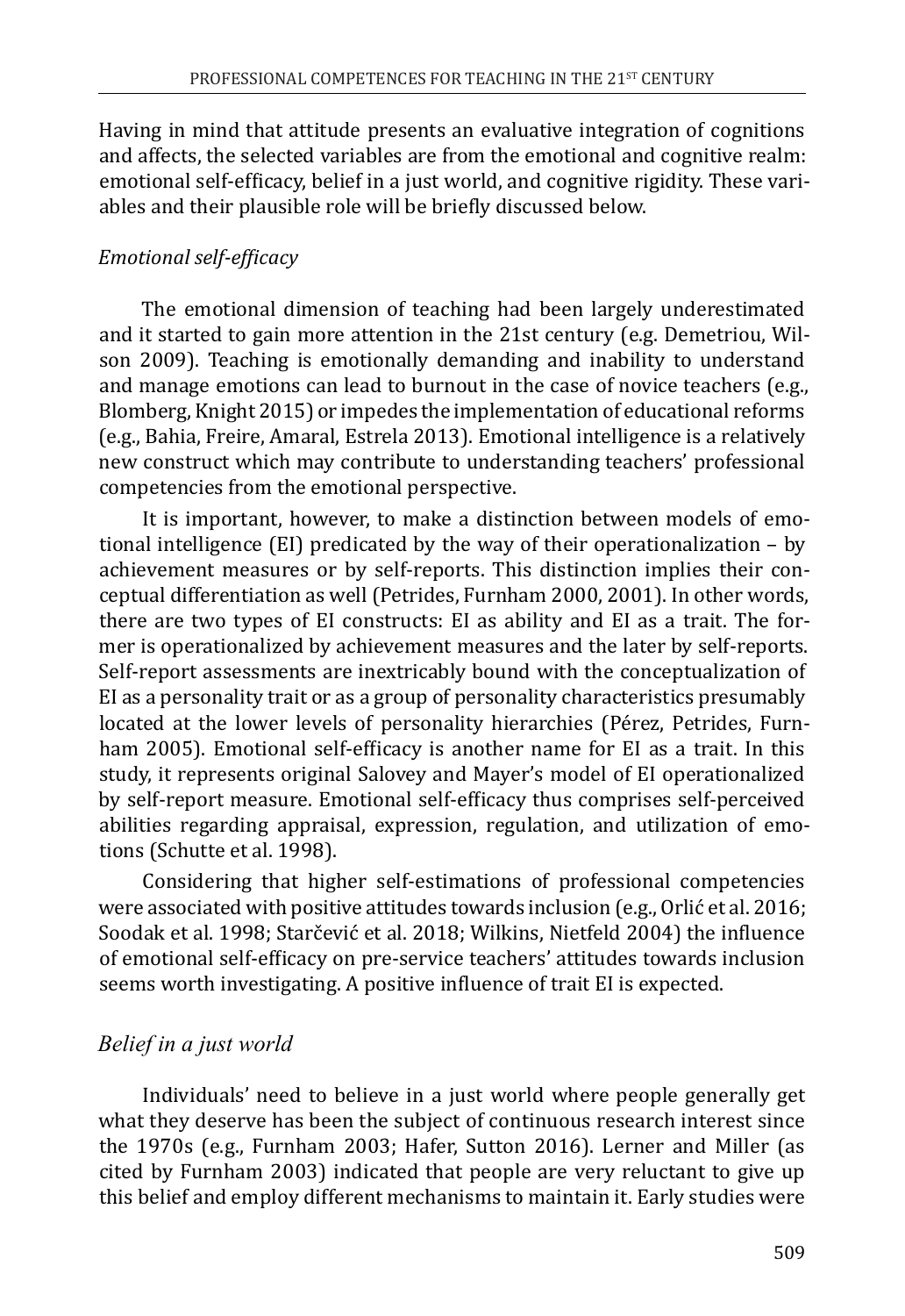concentrated on the negative side of this phenomenon, such as victim derogation, but after that a string of investigations of belief in a just world were included (BJW) as a healthy coping mechanism with psychological benefits (e.g., Furnham 2003). For example, high BJW was associated with efficient coping with stressful situations and higher achievement (Tomaka, Blascovich 1994). Brown and Grover (1998) later discovered that BJW moderated the influence of low stressor exposers but had no influence under conditions of higher stress.

The studies of attitudes towards people with illnesses or disabilities exposed the negative side of BJW. Some of them reported direct (e.g., Furnham 1995; Keller, Siegrist 2010) and others reported indirect influence of BJW (e.g., Bizer, Hart, Jekogian 2012). BJW predicted negative attitudes towards people with physical disabilities ( $\beta$  = .14) beyond socio-demographic variables and personality (Keller, Siegrist 2010). Bizer et al. (2012) showed that negative attitudes about people with mental illness and intentions to discriminate were distally rooted in BJW, which predisposed people towards higher social dominance orientation. Others did not find a significant influence of just-world beliefs (Rüsch, Todd, Bodenhausen, Corrigan 2010).

While the above empirical findings suggest that BJW would probably have a negative impact on teachers' attitudes towards work with children with additional support needs, others cast some doubt on this conclusion. Dalbert (as cited by Furnham 2003) stated that if a person can help substantially, those who believe in a just world are more likely to help and further to expect "good fate" as a reward. In line with this Bierhoff, Klein, and Kramp (1991) found that first aiders are characterized by BJW more than people who did not help in an accident. They explained that a strong BJW leads to an increase in helpfulness when the perceived injustice created by another person's plight can be alleviated by one's own efforts. Besides, the above findings are concerned with the attitudes towards adults with additional support needs. BJW role in pre-service teachers' perceptions of work with children that are vulnerable in a similar way has yet to be explored.

## *Cognitive rigidity*

The notion of cognitive rigidity has been discussed from a variety of theoretical positions and is usually connected to cognitive style, creativity or social-psychology constructs (Proroković 2002). It is opposed to cognitive flexibility and as such refers to unawareness or a narrow perception of the available alternatives in a given situation, as well as the lack of willingness to be flexible and adapt to the situation (cf. Martin, Rubin 1995). Similarly, it can be regarded as a limited ability to switch or restructure cognitive sets to adapt to the changing environment (e.g., Dennis, Van der Wal 2010). Rigid persons are typically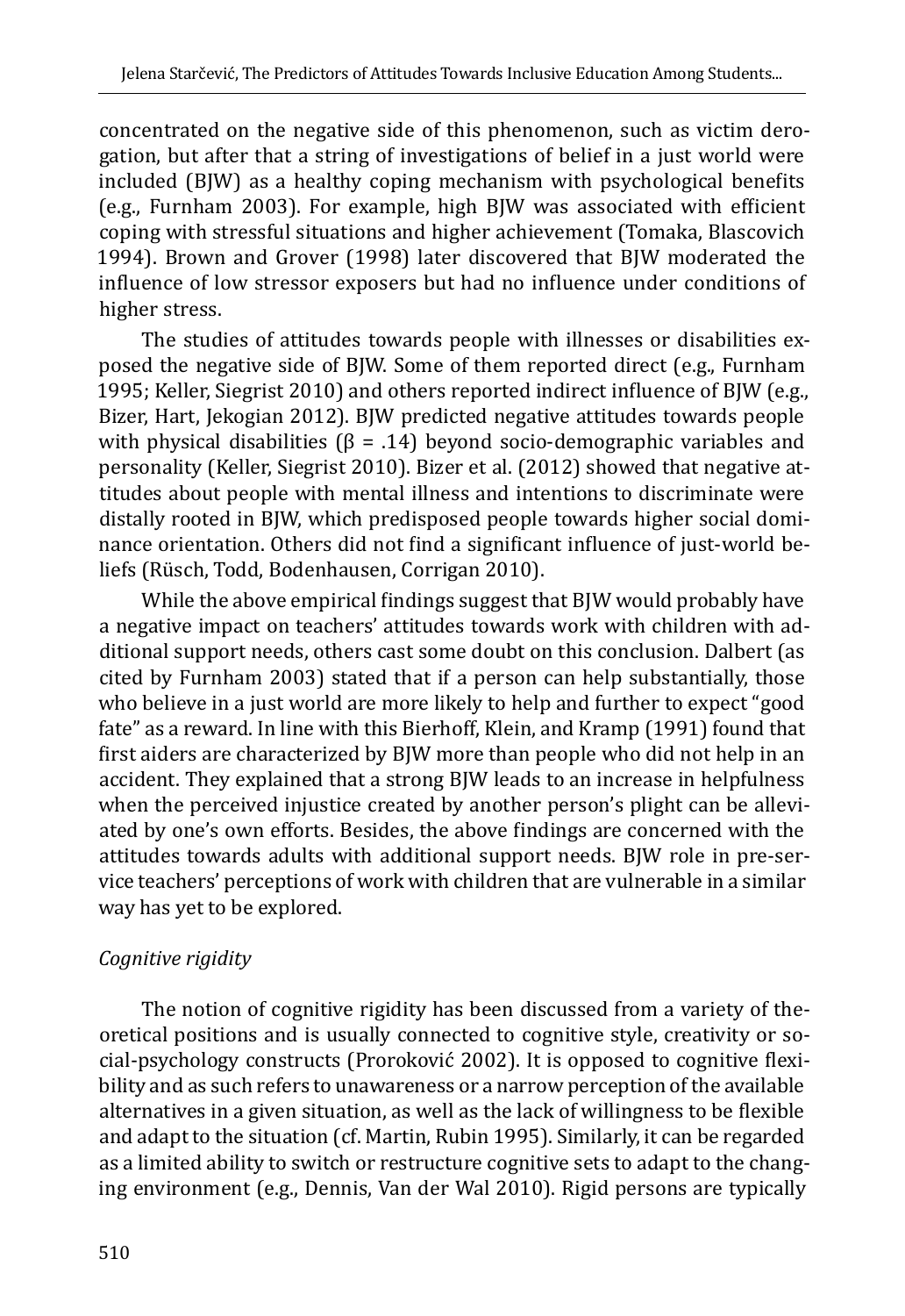dogmatic, ethnocentric, conservative, inflexible, and have a lack of tolerance for ambiguity (Proroković 2002).

In the field of education, cognitive rigidity – or its opposite, cognitive flexibility – was mainly examined in relation to pupils' learning and the ways teachers can scaffold this process. There were only a few studies of related phenomena regarding teachers' thinking, such as cognitive processing of complex school-based scenarios (Kim, Klassen 2018). As Kim and Klassen (2018) stated, it is important to research and develop teachers' cognitive flexibility because they encounter challenging school situations every day. It could be even more important when changes in education and school reforms take place. Specifically, teaching in a heterogeneous group presupposes a great deal of flexibility. These were the main reasons why cognitive rigidity was included as a conceivable predictor of teachers' attitudes towards inclusion. It is expected that cognitive rigidity will exert a negative influence on attitudes.

## **Method**

### *Participants and procedure*

This study was conducted on a sample of 166 students of the Faculty of Education in Jagodina. The sample consisted of 146 female (88%) and 20 male (12%) respondents. About half of the participants were future teachers (*n* = 79) and the others were future preschool teachers (*n*=64) and boarding school teachers (*n* = 23). The mean age of participants was *M* = 21.92 (*SD* = 2.64).

At the beginning, potential examinees were informed that the aim of the study was to determine relations between several variables regarding their cognition and emotions. In order to avoid having an influence on the responses they were not informed about other specifics of the variables. Examinees were tested at the faculty premises, during regular classroom hours, and were compensated for their efforts by being granted extra course credits. Participation in the research was organized in a way which ensured that examinees were anonymous.

In the first step, students responded to the emotional intelligence scale, belief in a just world scale, and to the non-verbal test of cognitive rigidity. In the second step, they responded to the scale of attitudes towards inclusive education of children with disabilities.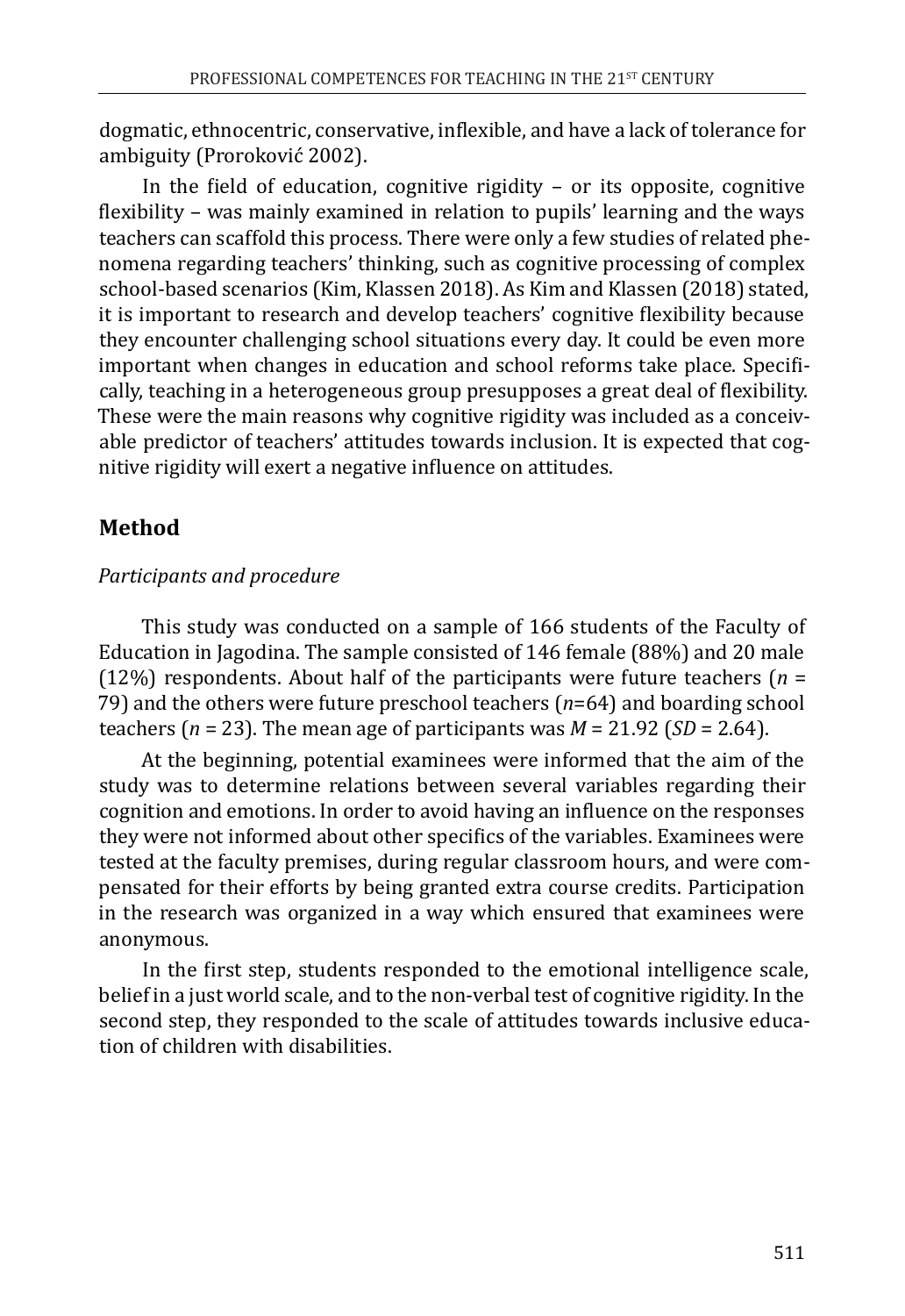#### *Instruments*

## *The Schutte Self Report Emotional Intelligence Test (SSEIT) (Schutte et al. 1998)*

Emotional self-efficacy was measured by a translated and adapted SSEIT with 33-items. Items represent dimensions of the original EI model of Salovey and Mayer: a) appraisal and expression of emotion in the self and others ((e.g., "I can tell how people are feeling by listening to the tone of their voice"), b) regulation of emotion in the self and others ("I help other people feel better when they are down") and c) utilization of emotions in solving problems (e.g., "I use good moods to help myself keep trying in the face of obstacles"). Five-point rating scales (endpoints: strongly disagree/strongly agree) accompany each item. This instrument has been used extensively in research. Its internal consistency ranged from .70 to .85 (Pérez et al. 2005).

## *The Belief in a Just World Scale (BJW-S) (Ćubela 2002)*

The 13-items Croatian version of the scale was adapted for use in this study. Six items belong to the general BJW (the world is generally just) and the rest of the items represent personal BJW (the world is just towards me). Responses are given on a 6-point Likert scale, ranging from 1 (strongly disagree) to 6 (strongly agree). Ćubela (2002) reported Cronbach Alphas beyond .70 and stated the convergent-discriminative validity of the scale.

### *Breskin's Test of Rigidity (BRT) (Breskin, 1968)*

Test items are 15 pairs of visual stimuli differing with respect to the gestalt law of simplicity. Each of the pairs consists of one stimulus in accordance with the law of simplicity and the other stimulus disobeying it. Respondents are directed to express their preference for one visual stimulus among two elements of each pair. Higher scores reflect greater rigidity. Proroković (2002) reported good test-retest reliability (*r =* .82) on a sample of Croatian students and lower but still satisfying internal consistency ( $\alpha$  = .70).

### *Teachers' Attitudes towards Inclusion of Children with Difficulties Scale (Mihić, Vulić-Prtorić 2002)*

The scale used in this study was an adapted Croatian version of the original scale (constructed by Sideridis, Chandler 1997). Four items were excluded in order to adjust the scale for use on a sample of pre-service teachers. Each of the remaining eight items is used for attitudes assessment towards the inclusion of children with five types of difficulties: physical, intellectual, behavioural, hearing impairment, and autism. Thus, the scale has a total of 40-items. Items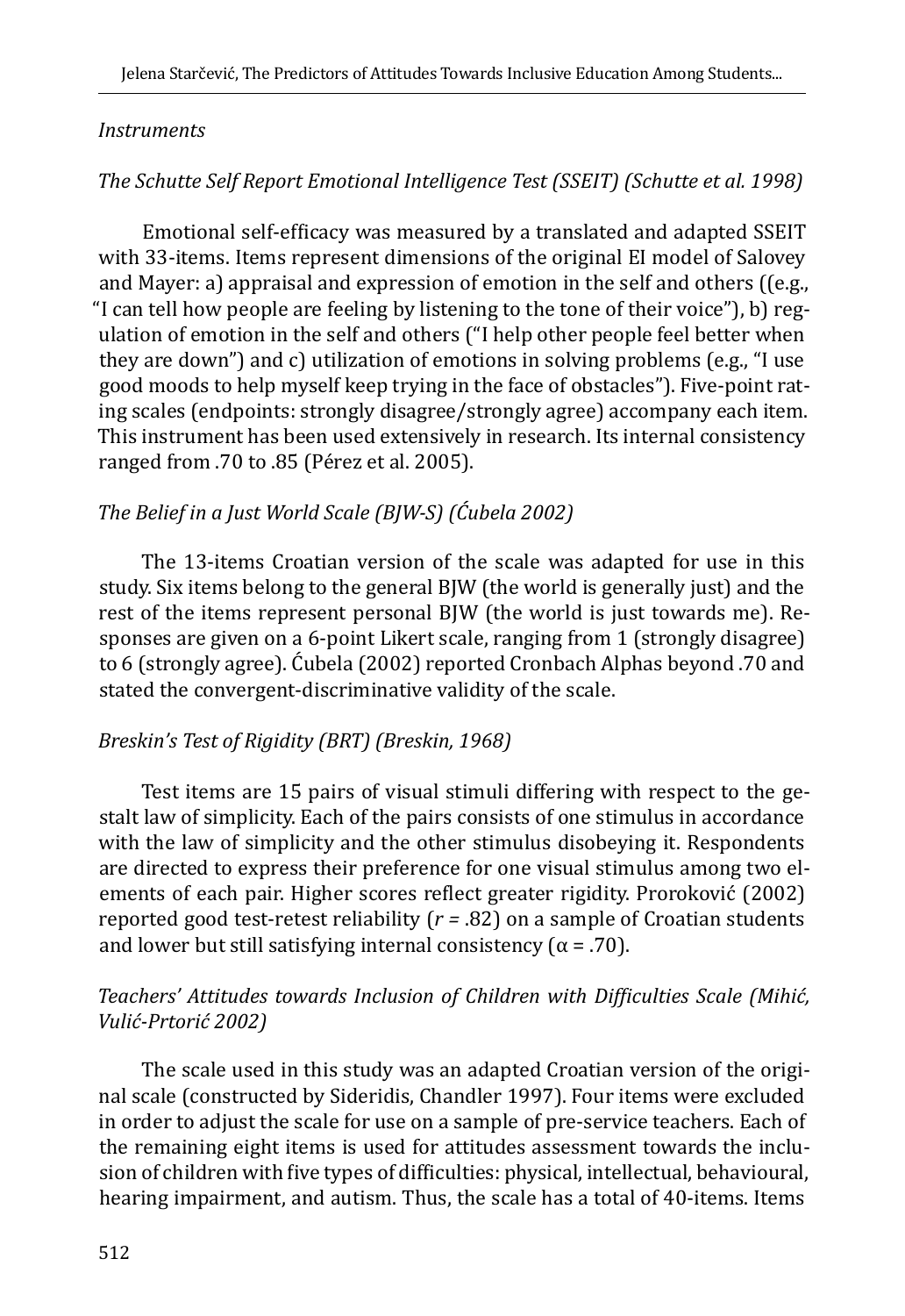concern teachers' confidence about their own knowledge and skills and teachers' perception of potential benefits and risks inclusive education may bring. Responses are given on a 4-point Likert scale, ranging from 1 (strongly disagree) to 4 (strongly agree).

# **Results**

#### *Internal consistency and correlations of measures*

Table 1 presents correlation coefficients between four main variables and Cronbach's alphas of their measures which are in parentheses on the diagonal of the table. All but the test of rigidity had high Alphas (above 0.80). In order to improve the internal consistency of BTR three items were omitted from the test. The second value in the parenthesis presents internal consistency of reduced BTR. This version of BTR was used in further data analysis.

Attitudes towards inclusion had a positive and moderate correlation with trait EI and belief in a just world. Attitudes were not associated with cognitive rigidity.

| Variables                         | <b>SSEIT</b> | <b>BIW-S</b> | <b>BTR</b>  | ATI  |
|-----------------------------------|--------------|--------------|-------------|------|
| Emotional self-efficacy (SSEIT)   | (.85)        |              |             |      |
| Belief in a just world (BJW-S)    | $.34**$      | (.82)        |             |      |
| Cognitive rigidity (BTR)          | .01          | .08          | (.50)/(.60) |      |
| Attitudes towards inclusion (ATI) | $.33**$      | $29**$       | .06         | (90. |

*Table 1: Study measures: Coefficients of internal consistency and bivariate correlations*

*Notes:* \*\*p< .01; \*p< .05.

#### *Regression analyses*

To determine the proportion of variance of teachers' attitudes which could be explained by chosen predictors a series of hierarchical multiple regressions were computed. The main findings are presented in Table 2. The direct influence was examined in the case of emotional self-efficacy and BJW because these two variables were associated with teachers' attitudes. Both variables were significant predictors as well (Model 1).

Additional analyses were aimed to test if cognitive rigidity had a moderating role in the prediction model. It turned out that cognitive rigidity indeed was a significant moderator of the influence of BJW on attitudes towards inclusion (Model 2). The model encompassing the moderating effect of BJW led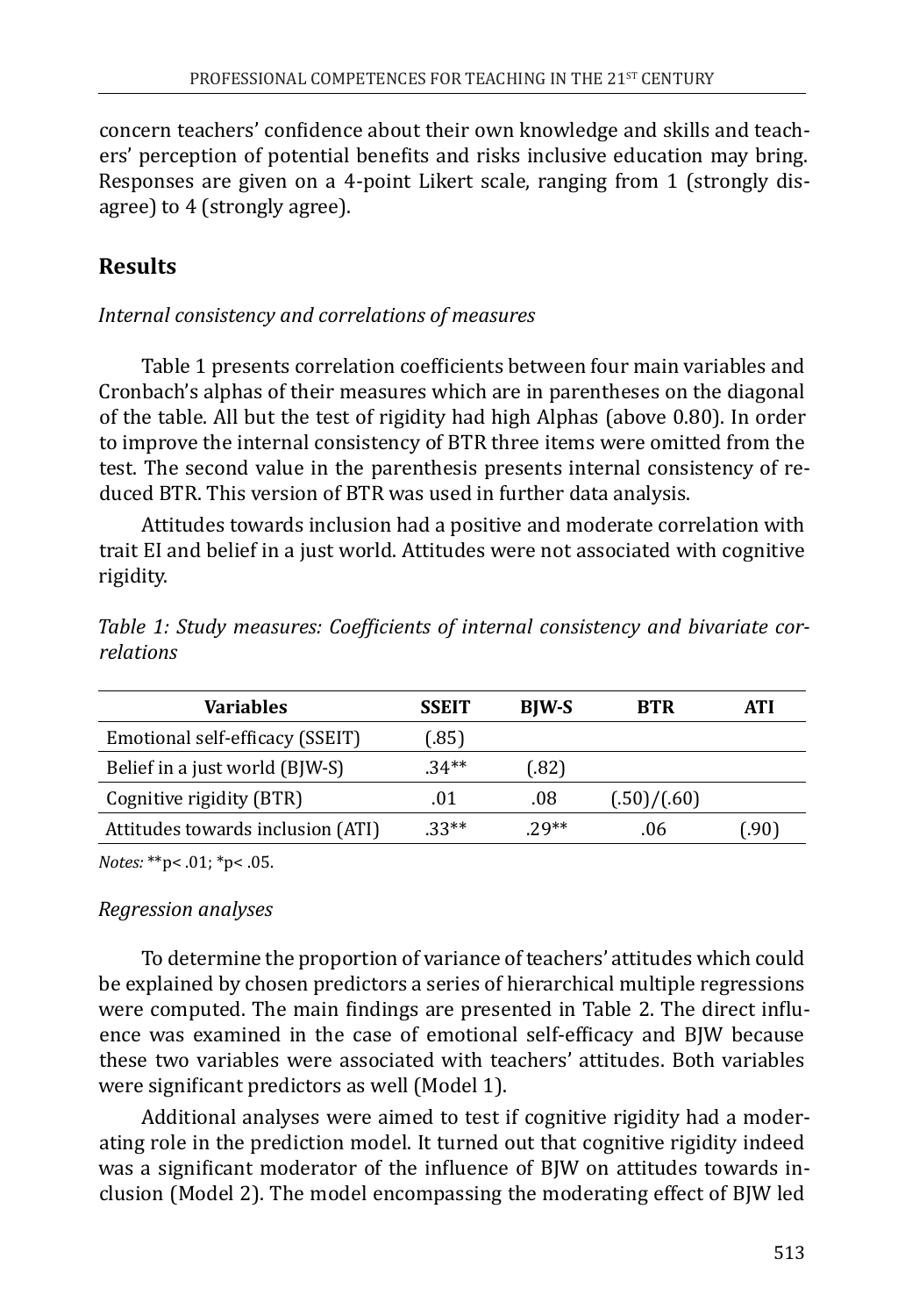to an increased proportion of explained variance of attitudes (from 14.4% to 16.9%). Further, when cognitive rigidity of the respondents was low (Model 3), just-world beliefs had no influence and the proportion of explained variance of attitudes was the highest  $(R^2 = 17.4\%)$ . In contrast, in the case of high cognitive rigidity (Model 4), just-world beliefs became the strongest predictor of teachers' attitudes (β = 35, *p* = .001).

| <b>Models</b>                | β   | t(p) | $R^2$ |
|------------------------------|-----|------|-------|
| Model 1                      |     |      |       |
| Step 1                       |     |      |       |
| <b>Trait EI</b>              | .32 | .000 | .107  |
|                              |     |      |       |
| Step 2                       |     |      |       |
| <b>Trait EI</b>              | .25 | .003 |       |
| Belief in a just world (BJW) | .22 | .008 | .144  |
|                              |     |      |       |
| <b>Model 2</b>               |     |      |       |
| Trait EI                     | .24 | .004 |       |
| Belief in a just world (BJW) | .19 | .021 |       |
| Cognitive rigidity (CR)      | .07 | .395 |       |
| CR x BJW                     | .16 | .035 | .169  |
|                              |     |      |       |
| <b>Model 3</b>               |     |      |       |
| <b>Trait EI</b>              | .23 | .005 |       |
| Belief in a just world (BJW) | .01 | .903 |       |
| Low cognitive rigidity (CR)  | .07 | .378 |       |
| Low CR x BJW                 | .26 | .023 | .174  |
|                              |     |      |       |
| Model 4                      |     |      |       |
| Trait EI                     | .24 | .003 |       |
| Belief in a just world (BJW) | .35 | .001 |       |
| High cognitive rigidity (CR) | .07 | .388 |       |
| High CR x BJW                | .23 | .030 | .171  |

*Table 2: Results of hierarchical multiple regression analyses in predicting attitudes*

*Notes:* β = standardized regression coefficient;  $t(p)$  = significance of the predictor;  $R^2$  = coefficient of multiple determination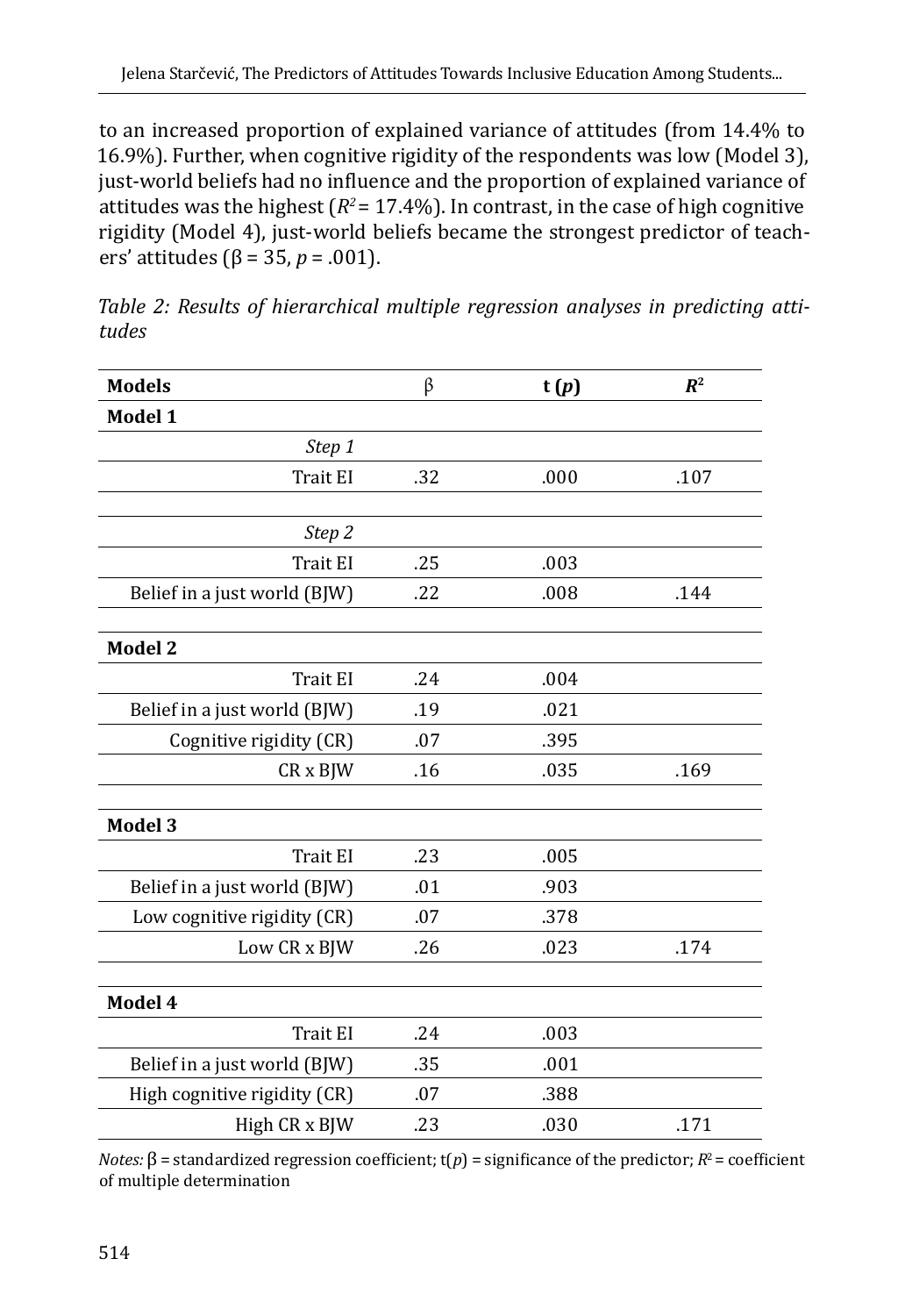#### **Discussion**

The aim of this study was to examine a new set of predictors of teachers' attitudes towards working with children with additional support needs. As previous research of teacher-related variables, such as their education and practice, resulted in obtaining a limited number of significant determinants, it seemed reasonable to explore the predictive potential of a different category of teacher-related variables–psychological dispositions. Bearing in mind that attitude presents an evaluative integration of cognitions and affects, the selected variables were from the emotional and cognitive realm: emotional self-efficacy, belief in a just world, and cognitive rigidity.

The results revealed relatively complex and significant relationships between the named predictors and attitudes. Emotional self-efficacy had a positive and non-moderated influence on students' attitudes. This was expected partly because self-perceived competence as a predictor of teachers' attitudes towards inclusion gained substantial empirical support (Orlić et al. 2016; Soodak et al. 1998; Starčević et al. 2018; Wilkins, Nietfeld 2004). More importantly, in this study, self-estimated abilities belong to the domain of emotions. It is known that fulfillment of a teaching role requires emotional labor from a teacher (e.g., Bahia et al. 2013). Teachers are faced day-to-day with demanding relational situations which presuppose a range of socio-emotional skills and abilities. Teachers' emotional vulnerability may be particularly vivid during the first year of employment (e.g., Blomberg, Knight 2015) and during the implementation of education reform (e.g., Bahia et al., 2013). Their receptivity for change – as inclusive education regularly demands – depends on how they perceive their own capacities to overcome challenges. If they doubt their own competence, anxiety and hostility towards inclusion will increase (e.g., Soodak et al. 1998).

 At first glance, just-world beliefs had a positive influence on teachers' attitudes and cognitive rigidity had no influence. More detailed analyses revealed, however, that the influence of BJW was moderated by cognitive rigidity. In the case of students low on cognitive rigidity, just-world beliefs had no influence on attitudes. That is to say, it was unimportant if students believed that a world is just or not, the only significant predictor of attitudes was emotional self-efficacy. In the case of students high on cognitive rigidity, just-world beliefs were the strongest predictor of attitudes.

A review didn't reveal any studies regarding the relation of just-world beliefs and attitudes towards children with additional support needs. In this study BJW exposed its positive side (except in the case of low cognitive rigidity) unlike the previous findings considering attitudes towards adults. Further, uncovering the moderating role of cognitive rigidity in the relation between BJW and attitudes may be important for two reasons. To begin with, the moderating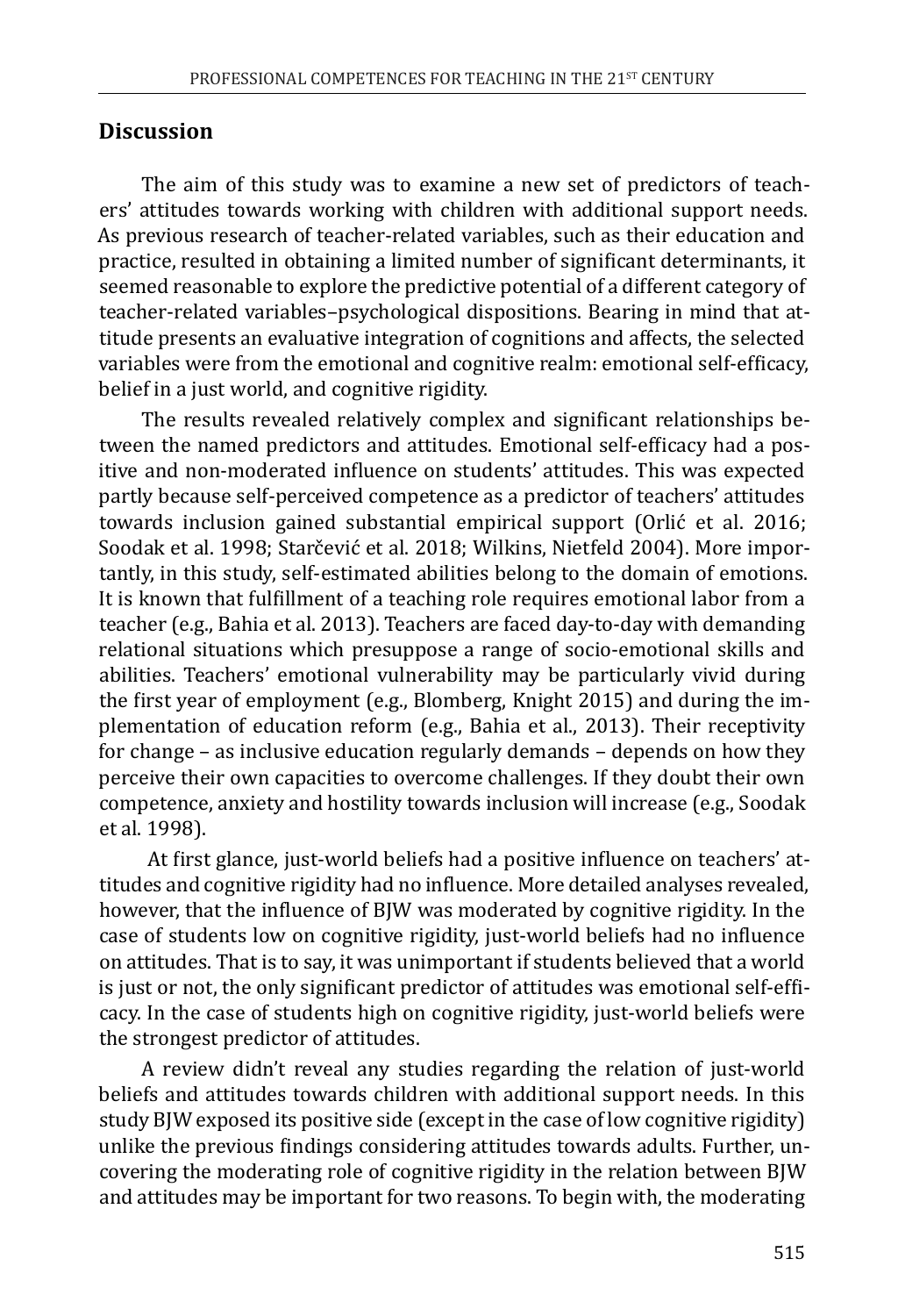role of cognitive rigidity could help to explain inconsistent results regarding the influence (e.g., Keller, Siegrist 2010) or the lack of influence (Rüsch et al. 2010) of BJW on attitudes towards people with disabilities. It could be argued that the presence of influence is determined by the level of cognitive rigidity. Secondly, it was expected that cognitive rigidity itself would have a negative impact on attitudes towards work with children with disabilities. Separate education streams still represent a compelling idea for some educational stakeholders, hence implementation of inclusive education requires a cognitive shift from past practices. In addition, teaching in a heterogeneous group entails advanced flexibility of the teacher. It is worth knowing that even if pre-service teachers are rigid and more inclined to simplicity, they may have more positive attitudes towards working with children with disabilities, presuming that they believe in a just world. However, before the final conclusion about the desirability of BJW it would be necessary to examine its impact on the idea of working with Roma children or with comparably disadvantaged social groups. Being aware of the plausible BJW negative consequence in the form of victim derogation (e.g., Furnham 2003) it is imperative to investigate whether the issues of poverty and marginalisation would be justified by blaming Roma children and their parents.

## **Conclusion**

This study confirmed basic expectations that psychological dispositions are important for inclusive education, i.e. for accepting and teaching children with disabilities. In a way, the findings of the study go along with an old idea that not everyone can be a teacher.

The study implicates it is important that students perceive themselves as the ones who have the abilities to appraise and express emotions adequately, to regulate emotions in the self and others and also to succeed in the utilization of emotions in solving problems. This finding can inform the selection process for university enrolment but also initial education programs. Bahia et al. (2013) concluded that institutions responsible for the initial [undergraduate] training of teachers must be more proactive in preparing students to address their own issues as well as the emotions of others.

Cognizant of the inconsistencies of the impact of BJW (positive and negative, towards adults and towards children) future research on its influence on attitudes towards Roma children is recommended. It could shed some light on the best way to deal with just world beliefs of students and thus advise strategies in initial education programs.

The study also gave some support for the development of cognitive flexibility (i.e., enrichment of cognitive rigidity) although not in expected intensity. Perhaps it would be more salient if cognitive flexibility (not its opposite) was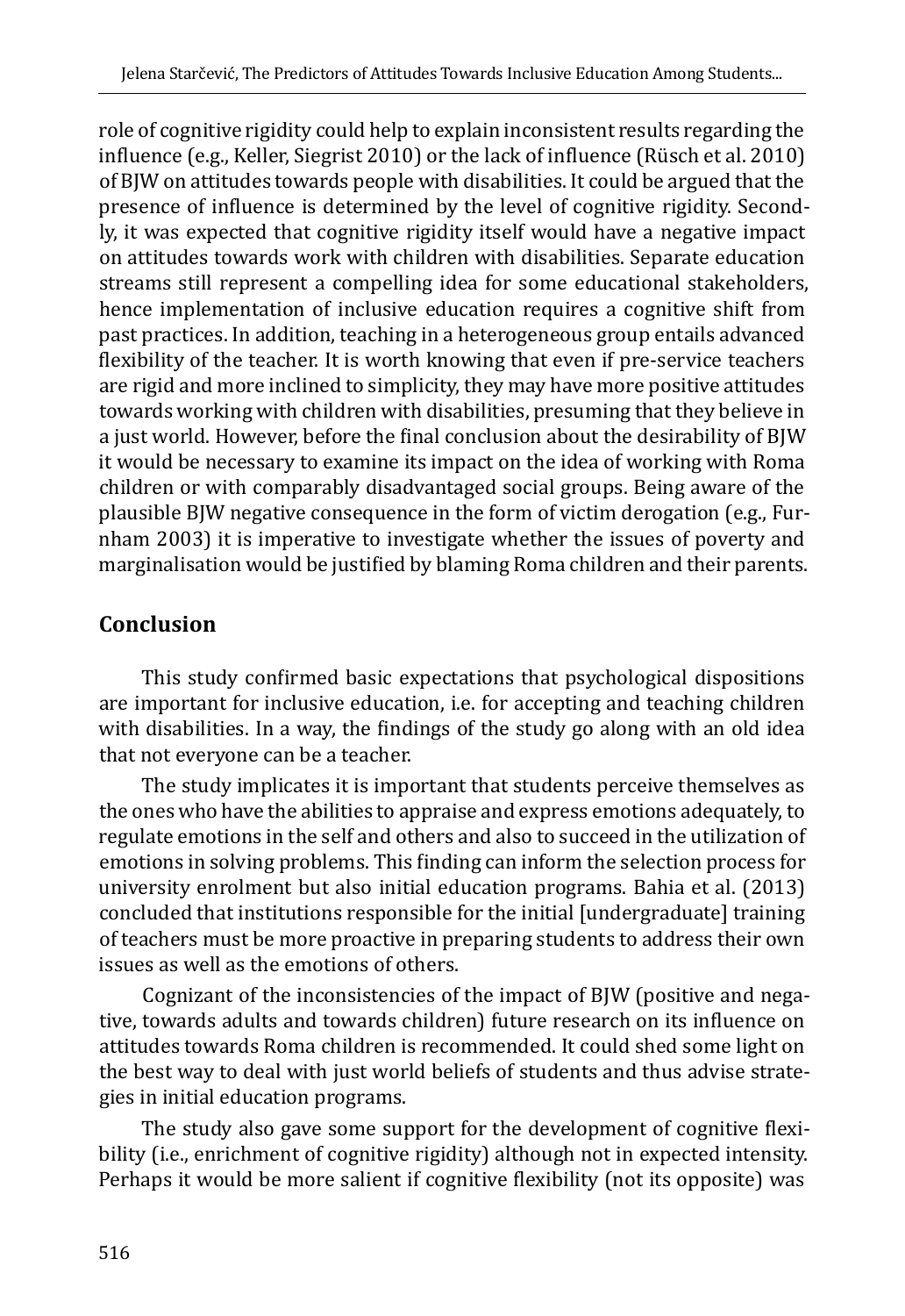examined. It is encouraging that cognitive processes are malleable and can increase in less than three months on a teacher education program (Hennissen, Beckers, Moerkerke 2017).

For more reliable conclusions about the chosen predictors, they should be further investigated on new and bigger samples.

## **References**

Avramidis, E. & Norwich, B. (2002). Teachers' attitudes towards integration/inclusion: а review of the literature. *European Journal of Special Needs Education*, 17(2), 129–147. <https://doi.org/10.1080/08856250210129056>

Bahia, S., Freire. I., Amaral, A. & Estrela, M. T. (2013). The emotional dimension of teaching in a group of Portuguese teachers. *Teachers and Teaching: Theory and Practice*, 19(3), 275–292. doi:10.1080/13540602.2012.754160

Bierhoff, H., Klein, R. & Kramp, P. (1991). Evidence of the altruistic personality from data on accident research. *Journal of Personality*, 59, 263–280. [https://doi.](https://doi.org/10.1111/j.1467-6494.1991.tb00776.x) [org/10.1111/j.1467-6494.1991.tb00776.x](https://doi.org/10.1111/j.1467-6494.1991.tb00776.x)

Bizer, G. Y., Hart, J. & Jekogian, A. M. (2012). Belief in a just world and social dominance orientation: Evidence for a mediational pathway predicting negative attitudes and discrimination against individuals with mental illness. *Personality and Individual Differences*, 52, 428–432. doi: 10.1016/j.paid.2011.11.002

Blomberg, S. & Knight, B. A. (2015). Investigating novice teacher experiences of the teaching dynamics operating in selected school communities in Finland. *Improving Schools*, 18(2), 157–170. doi: 10.1177/1365480215576176

Booth, T. & Ainscow, M. (2002). *Index for inclusion: Developing learning and participation in schools*. UK: Centre for Studies on Inclusive Education.

Breskin, S. (1968). Measurement of rigidity, a non-verbal test. *Perceptual and Motor Skills*, 27(3, Pt. 2), 1203–1206. doi: 10.2466/pms.1968.27.3f.1203

Brown, J. & Grover, J. (1998). The role of moderating variables between stressor exposure and being distressed in a sample of serving police officers. *Personality and Individual Differences*, 24, 181–185.

Ćubela, V. (2002). Skala vjerovanja u pravedan svijet [The Belief in a Just World Scale]. U K. Lacković-Grgin, A. Prorokovič. V. Ćubela, Z. Penezić, *Zbirka psihologijskih skala i upitnika: Svezak 1* (pp. 12–14). Zadar: Filozofski fakultet u Zadru.

De Boer, A., Jan Pijl, S. & Minnaert, A. (2011): Regular primary schoolteachers' attitudes towards inclusive education: a review of the literature. *International Journal of Inclusive Education*, 15 (3), 331‒353.

Demetriou, H. & Wilson, E. (2009). Synthesising affect and cognition in teaching and learning. *Social Psychology of Education*, 12(2), 213‒232. doi: 10.1007/ s11218-008-9075-x

Dennis, J. P. & Vander Wal, J.S. (2010). The Cognitive Flexibility Inventory: Instrument development and estimates of reliability and validity. *Cognitive Therapy and Research*, 34(3), 241‒253. doi: 10.1007/s10608-009-9276-4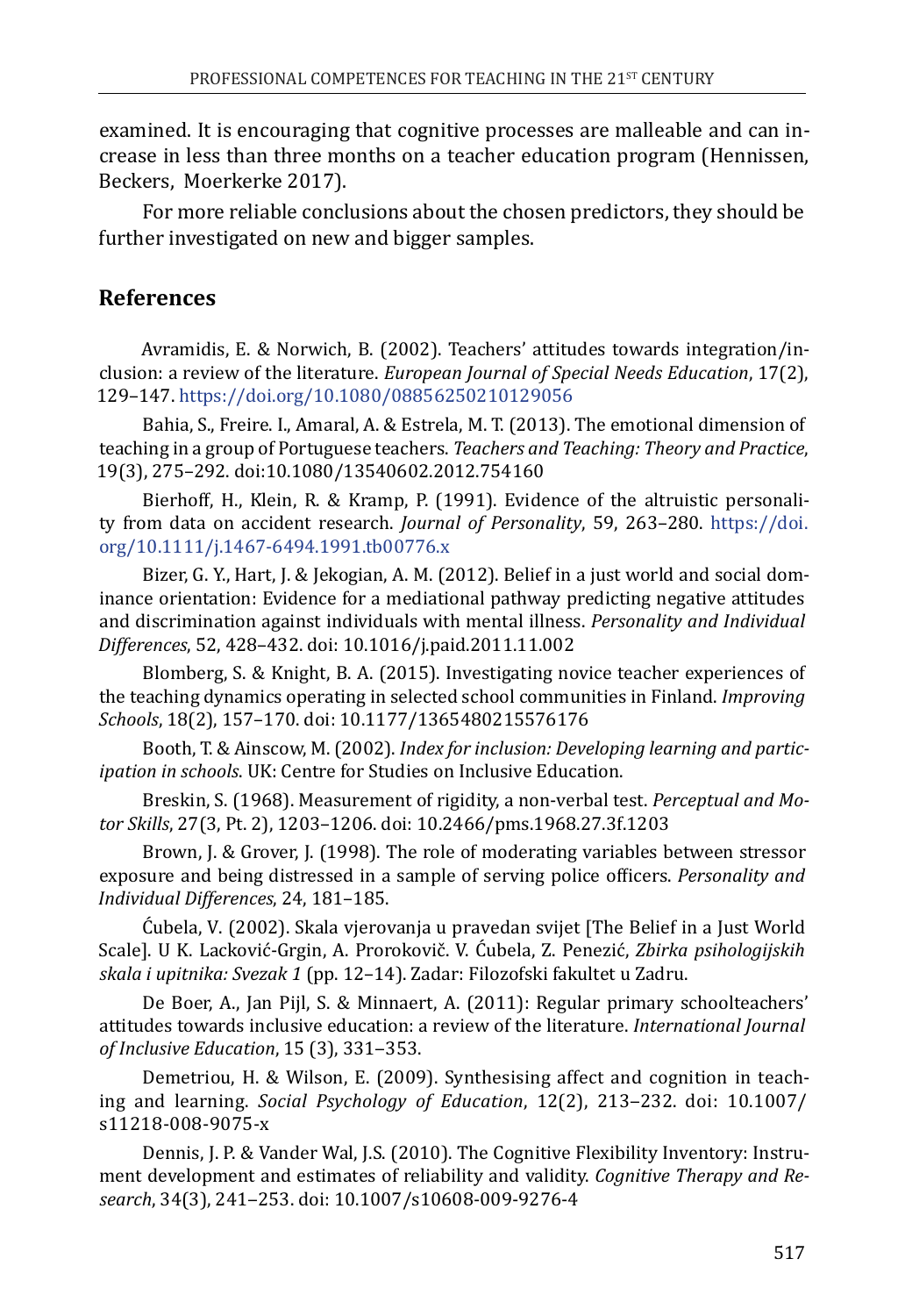Furnham, A. (1995). The just world, charitable giving and attitudes to disability. *Personality and Individual Differences*, 19, 577–583. [https://doi.](https://doi.org/10.1016/0191-8869%2895%2900090-S) [org/10.1016/0191-8869\(95\)00090-S](https://doi.org/10.1016/0191-8869%2895%2900090-S)

Furnham, A. (2003). Belief in a just world: Research progress over the past decade. *Personality and Individual Differences*, 34(5), 795–817. doi: 10.1016/ S0191-8869(02)00072-7

Galović, D., Brojčin, B. & Glumbić, N. (2014). The attitudes of teachers towards inclusive education in Vojvodina. *International Journal of Inclusive Education*, 18(12), 1262‒1282.<https://doi.org/10.1080/13603116.2014.886307>

Hafer, C. L. & Sutton, R. M. (*2016*). Belief in a just world. In C. Sabbagh, M. Schmitt, (Eds.), *Handbook of social justice theory and research* (pp. 145–160). New York: Springer.

Hastings, R. P. & Oakford, S. (2003). Student teachers' attitudes towards the inclusion of children with special needs. *Educational Psychology: An International Journal of Experimental Educational Psychology*, 23(1), 87‒94. doi:10.1080/0144341030322 <https://doi.org/10.1111/j.1467-8578.1996.tb00965.x>

Hastings, R. P., Hewes, A., Lock, S. & Witting, A. (1996). Do Special Educational Needs courses have any impact on student teachers' perceptions of children with severe learning difficulties? *British Journal of Special Education*, 23(3), 139-144.

Hennissen, P., Beckers, H. & Moerkerke, G. (2017). Linking practice to theory in teacher education: A growth in cognitive structures. *Teaching and Teacher Education*, 63, 314‒325. doi: 10.1016/j.tate.2017.01.008

Jordan, A., Lindsay, L. & Stanovich, P. J. (1997). Classroom Teachers' Instructional Interactions with Students Who Are Exceptional, At Risk, and Typically Achieving. *Remedial and Special Education*, 18(2), 82‒93.<https://doi.org/10.1177/074193259701800202>

Keller, C. & Siegrist, M. (2010). Psychological resources and attitudes toward people with physical disabilities. *Journal of Applied Social Psychology*, 40, 389–401. doi: 10.1111/j.1559-1816.2009.00579.x

Kim, L. E. & Klassen, R. M. (2018). Teachers' cognitive processing of complex school-based scenarios: Differences across experience levels. *Teaching and Teacher Education*, 73, 215‒226. doi: 10.1016/j.tate.2018.04.006

Loreman, T., Forlin, C. & Sharma, U. (2007). An international comparison of pre-service teacher attitudes towards inclusive education. *Disability Studies Quarterly*, *27*(4), 1‒13.

Macura-Milovanović, S., Gera, I. & Кovačević, M. (2010). *Mapping Policies and Practices for the Preparation of Teachers for Inclusive Education in Contexts of Social and Cultural Diversity. Serbia Country Report*. Torino: European Training Foundation.

Martin, M. M. & Rubin, R. B. (1995). A new measure of cognitive flexilbility. *Psychological Reports*, 76, 623–626.<https://doi.org/10.2466/pr0.1995.76.2.623>

Mihić, M. & Vulić-Prtorić, A. (2002). Skala stavova nastavnika prema integraciji djece s teškoćama [Teachers' Attitudes towards Integration of Children with Difficulties Scale]. U K. Lacković-Grgin, A. Prorokovič. V. Ćubela, Z. Penezić, *Zbirka psihologijskih skala i upitnika: Svezak 1* (pp. 108–112). Zadar: Filozofski fakultet u Zadru.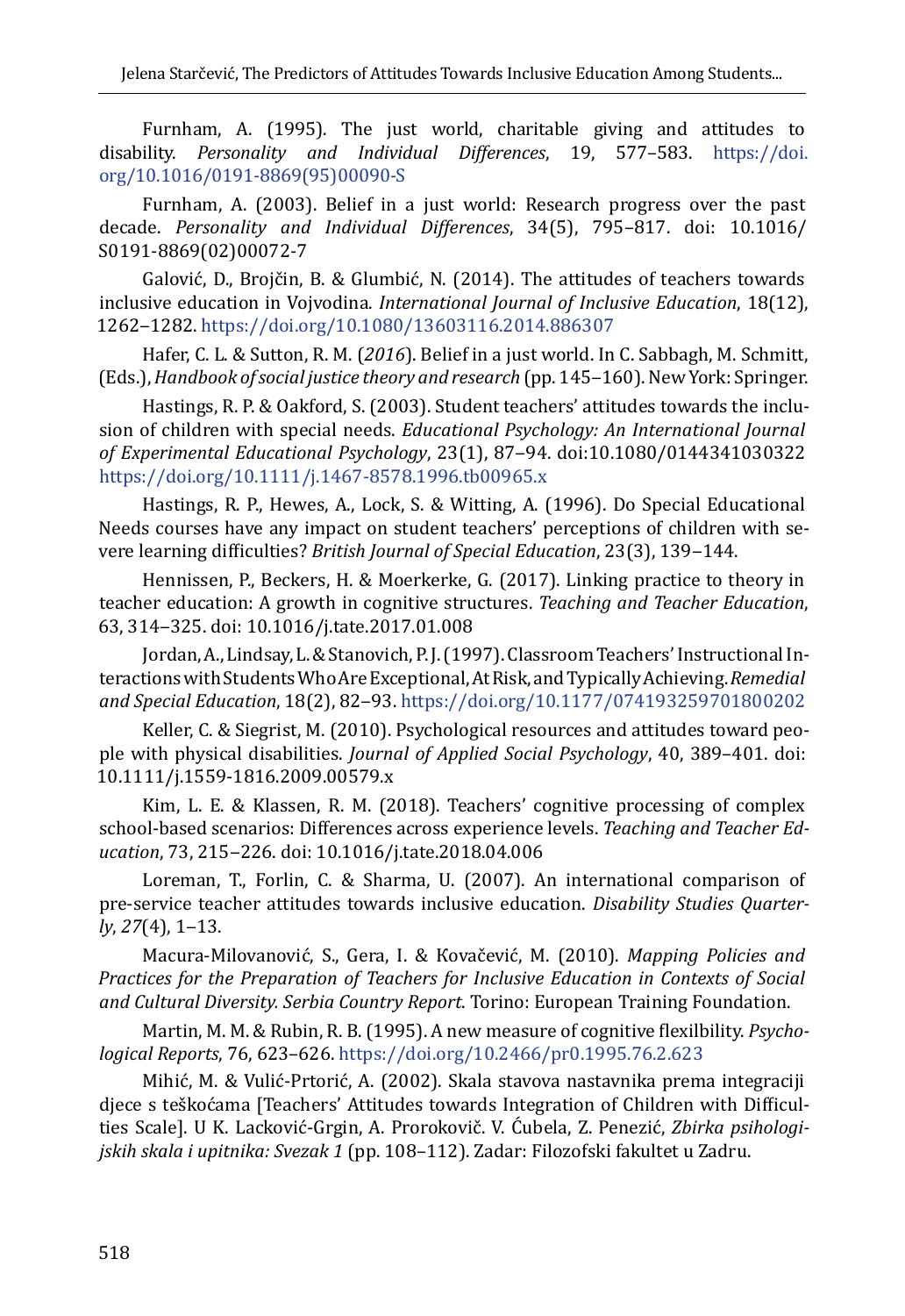Mizunoya, S., Mitra, S. & Yamasaki, I. (2016). Towards Inclusive Education: The impact of disability on school attendance in developing countries, *Innocenti Working Paper*, No. 2016-03. Florence: UNICEF Office of Research.

Orlić, A., Pejčić, B., Lazarević, D. & Milanović, I. (2016). The predictors of students' attitude towards inclusion of children with disabilities in physical education classes. *Physical Culture*, 70(2), 126‒134. doi:10.5937/fizkul1602126O

Pérez, J. C., Petrides, K. V. & Furnham, A. (2005). Measuring trait emotional intelligence. In R. Schulze, R. D. Roberts (Eds.), *Emotional intelligence: An international handbook* (pp. 181–201). Cambridge, MA: Hogrefe & Huber.

Petrides, K. V. & Furnham, A. (2000). On the dimensional structure of emotional intelligence. *Personality and Individual Differences*, 29*,* 313–320. [https://doi.](https://doi.org/10.1016/S0191-8869%2899%2900195-6) [org/10.1016/S0191-8869\(99\)00195-6](https://doi.org/10.1016/S0191-8869%2899%2900195-6)

Petrides, K. V. & Furnham, A. (2001). Trait emotional intelligence: Psychometric investigation with reference to established trait taxonomies. *European Journal of Personality*, 15*,* 425–448. <https://doi.org/10.1002/per.416>

Prislin, R. & Crano, W. D. (2008). Attitudes and attitude change: Fourth Peak. In W. D. Crano, R. Prislin (Eds.), *Attitudes and attitude change* (pp. 3–15). New York: Psychology Press.

Proroković, A. (2002). Breskinova skala rigidnosti [*Breskin's Test of Rigidity*]. U V. Ćubela Adorić, A. Proroković, Z. Penezić, I. Tucak (ur.), *Zbirka psihologijskih skala i upitnika: Svezak 3* (pp. 6–12). Zadar: Sveučilište u Zadru.

Rajović, V. & Jovanović, O. (2010). Profesionalno i privatno iskustvo sa osobama s posebnim potrebama i stavovi nastavnika redovnih škola prema inkluziji [Professional and private experience with persons with special needs and attitudes of teachers of regular schools towards inclusion]. *Psihološka istraživanja*, XIII(1), 91–106.

Rüsch, N., Todd, A. R., Bodenhausen, G. V. & Corrigan, P.W. (2010). Do people with mental illness deserve what they get? Links between meritocratic worldviews and implicit versus explicit stigma. *European Archives of Psychiatry & Clinical Neuroscience*, 260, 617–625. doi: 10.1007/s00406-010-0111-4

Sanders, W. L. & Rivers, J. C. (1996). *Cumulative and residual effects of teachers on future student academic achievement*. Knoxville, Tennessee: University of Tennessee Value-Added Research and Assessment Center.

Schutte, N. S., Malouff, J. M., Hall, L. E., Haggerty, D. J., Cooper, J. T., Golden, C. J. & Dornheim, L. (1998). Development and validation of a measure of emotional intelligence. *Personality and Individual Differences, 25*(2), 167–177. doi: 10.1016/ S0191-8869(98)00001-4

Shakespeare, T. & Watson, N. (2001). The social model of disability: An outdated ideology? *Exploring Theories and Expanding Methodologies: Where we are and where we need to go*, 2, 9–28. doi: 10.1016/S1479-3547(01)80018-X

Sideridis, G. D. & Chandler, J. P. (1997). Assessment of teacher attitudes toward inclusion of students with disabilities: A confirmatory factor analysis. *Adapted Activity Quarterly*, 14, 51–64. <https://doi.org/10.1123/apaq.14.1.51>

Soodak, L. C., Podell, D. M. & Lehman, L. R. (1998). Teacher, student, and school attributes as predictors of teachers' responses to inclusion. *The Journal of Special Education*, 31(4), 480–497. <https://doi.org/10.1177/002246699803100405>